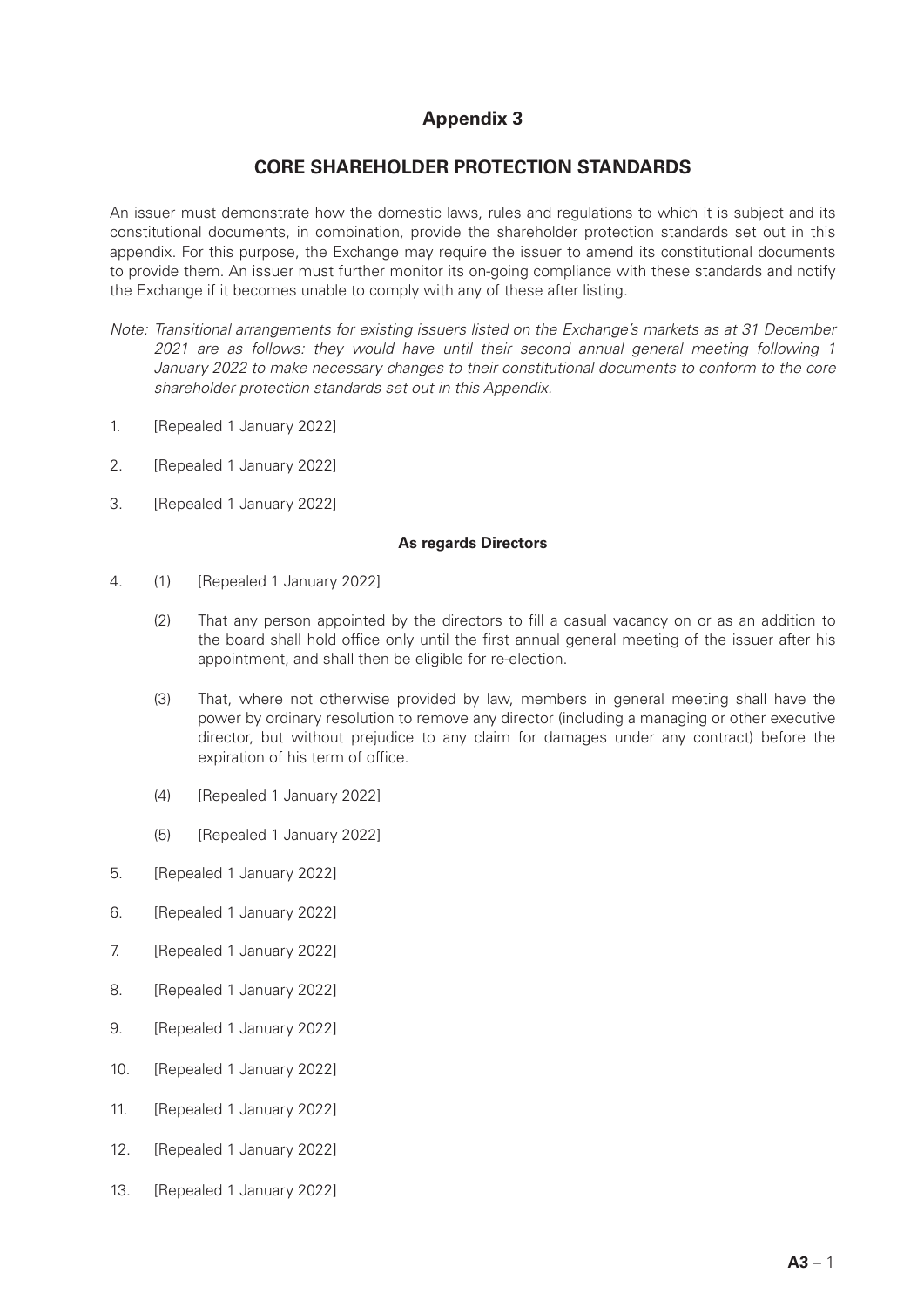#### **As regards Proceedings at General Meetings**

14. (1) That an issuer must hold a general meeting for each financial year as its annual general meeting.

> *Note: Generally, an issuer must hold its annual general meeting within six months after the end of its financial year.*

- (2) That an issuer must give its members reasonable written notice of its general meetings.
	- *Note: "Reasonable written notice" normally means at least 21 days for an annual general meeting and at least 14 days for other general meetings. This is unless it can be demonstrated that reasonable written notice can be given in less time.*
- (3) That members must have the right to (a) speak at a general meeting; and (b) vote at a general meeting except where a member is required, by these GEM Listing Rules, to abstain from voting to approve the matter under consideration.

*Notes:*

- *1. An example of such a circumstance is where a member has a material interest in the transaction or arrangement being voted upon.*
- *2. If an issuer is subject to a foreign law or regulation that prevents the restriction of a member's right to speak and/or vote at general meetings, the issuer can enter into an undertaking with the Exchange to put in place measures that achieve the same outcome as the restriction under this paragraph (e.g. any votes cast by or on behalf of a member in contravention of the rule restriction must not be counted towards the resolution).*
- (4) That, where any shareholder is, under these GEM Listing Rules, required to abstain from voting on any particular resolution or restricted to voting only for or only against any particular resolution, any votes cast by or on behalf of such shareholder in contravention of such requirement or restriction shall not be counted.
- (5) That members holding a minority stake in the total number of issued shares must be able to convene an extraordinary general meeting and add resolutions to a meeting agenda. The minimum stake required to do so must not be higher than 10% of the voting rights, on a one vote per share basis, in the share capital of the issuer.

#### **As regards Variation of Rights**

15. That a super-majority vote of the issuer's members of the class to which the rights are attached shall be required to approve a change to those rights.

#### *Notes:*

*1. A "super-majority vote" means at least three-fourths of the voting rights of the members holding shares in that class present and voting in person or by proxy at a separate general meeting of members of the class where the quorum for such meeting shall be holders of at least one third of the issued shares of the class. This is unless it can be demonstrated that shareholder protection will not be compromised by a lower voting threshold (e.g. simple majority votes in favour of the relevant resolutions with a higher quorum requirement) and in such case a "super-majority vote" is deemed to be achieved.*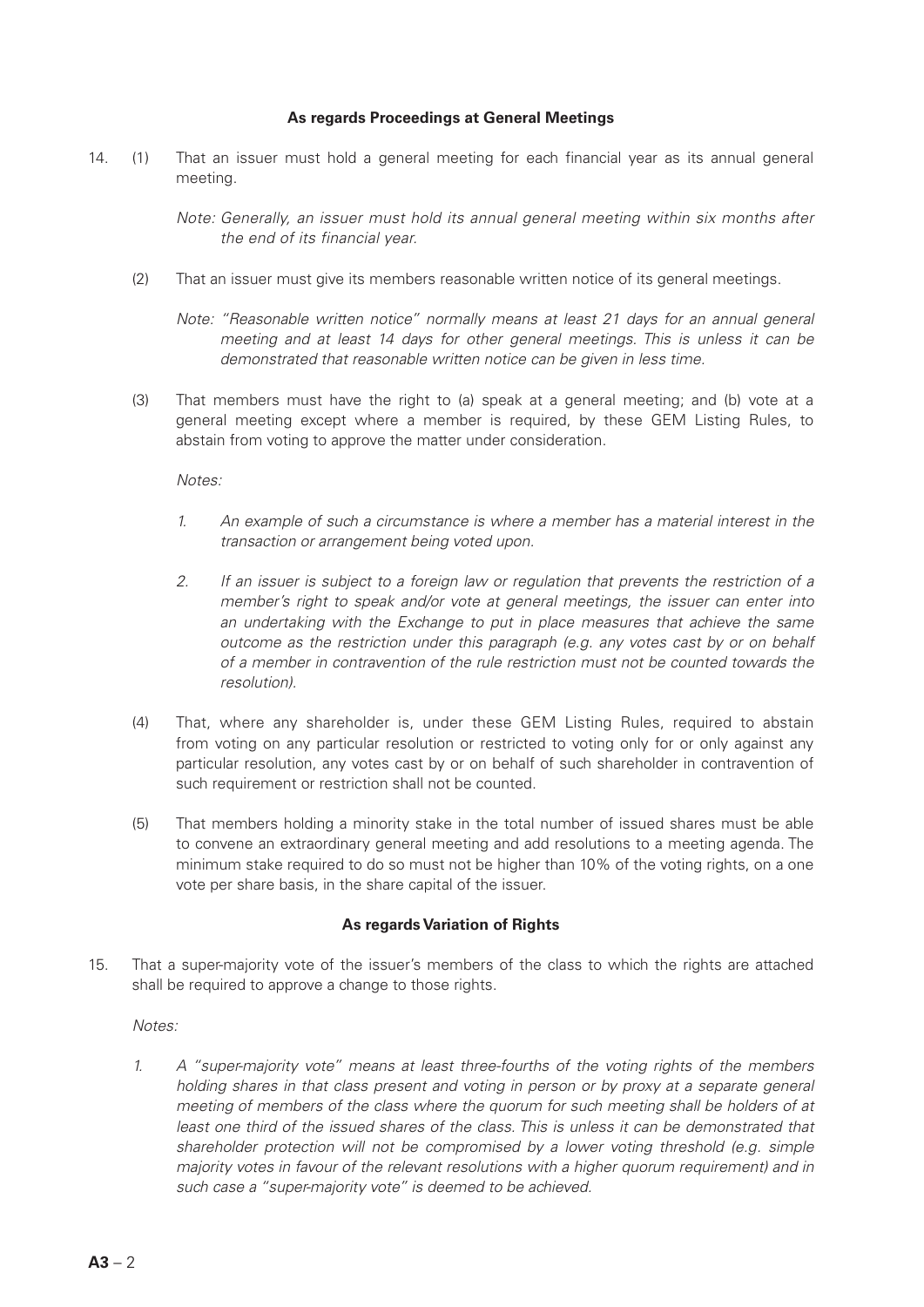*2. For PRC issuers, the Exchange will consider a resolution passed by members representing at least two-thirds of the voting rights of the members who are present at the classified members' meeting and have voting rights to amend class rights as satisfying the threshold of a "super-majority".*

#### **As regards Amendment of Constitutional Documents**

16. That a super-majority vote of the issuer's members in a general meeting shall be required to approve changes to an issuer's constitutional documents, however framed.

*Notes:*

- *1. A "super-majority vote" means at least three-fourths of the total voting rights of the members present and voting in person or by proxy at the general meeting. This is unless it can be demonstrated that shareholder protection will not be compromised by a lower voting threshold (e.g. simple majority votes in favour of the relevant resolutions with a higher quorum requirement) and in such case a "super-majority vote" is deemed to be achieved.*
- *2. For PRC issuers, the Exchange will consider a resolution passed by members representing at least two-thirds of the total voting rights of the members present and voting in person or by proxy at the meeting as satisfying the threshold of a "super-majority".*

### **As regards Appointment, Removal and Remuneration of Auditors**

17. That the appointment, removal and remuneration of auditors must be approved by a majority of the issuer's members or other body that is independent of the board of directors.

*Note: An example of such an independent body is the supervisory board in systems that have a two tier board structure.*

#### **As regards Proxies and Corporate Representatives**

18. That every member shall be entitled to appoint a proxy who needs not necessarily be a member of the issuer and that every shareholder being a corporation shall be entitled to appoint a representative to attend and vote at any general meeting of the issuer and, where a corporation is so represented, it shall be treated as being present at any meeting in person. A corporation may execute a form of proxy under the hand of a duly authorised officer.

### **As regards HKSCC's Right to Appoint Proxies or Corporate Representatives**

- 19. That HKSCC must be entitled to appoint proxies or corporate representatives to attend the issuer's general meetings and creditors meetings and those proxies or corporate representatives must enjoy rights equivalent to the rights of other shareholders, including the right to speak and vote.
	- *Note: Where the laws of an overseas jurisdiction prohibit HKSCC from appointing proxies or corporate representatives enjoying the rights described by this paragraph, the issuer must make the necessary arrangements with HKSCC to ensure that Hong Kong investors holding shares through HKSCC enjoy the right to vote, attend (personally or by proxy) and speak at general meetings.*